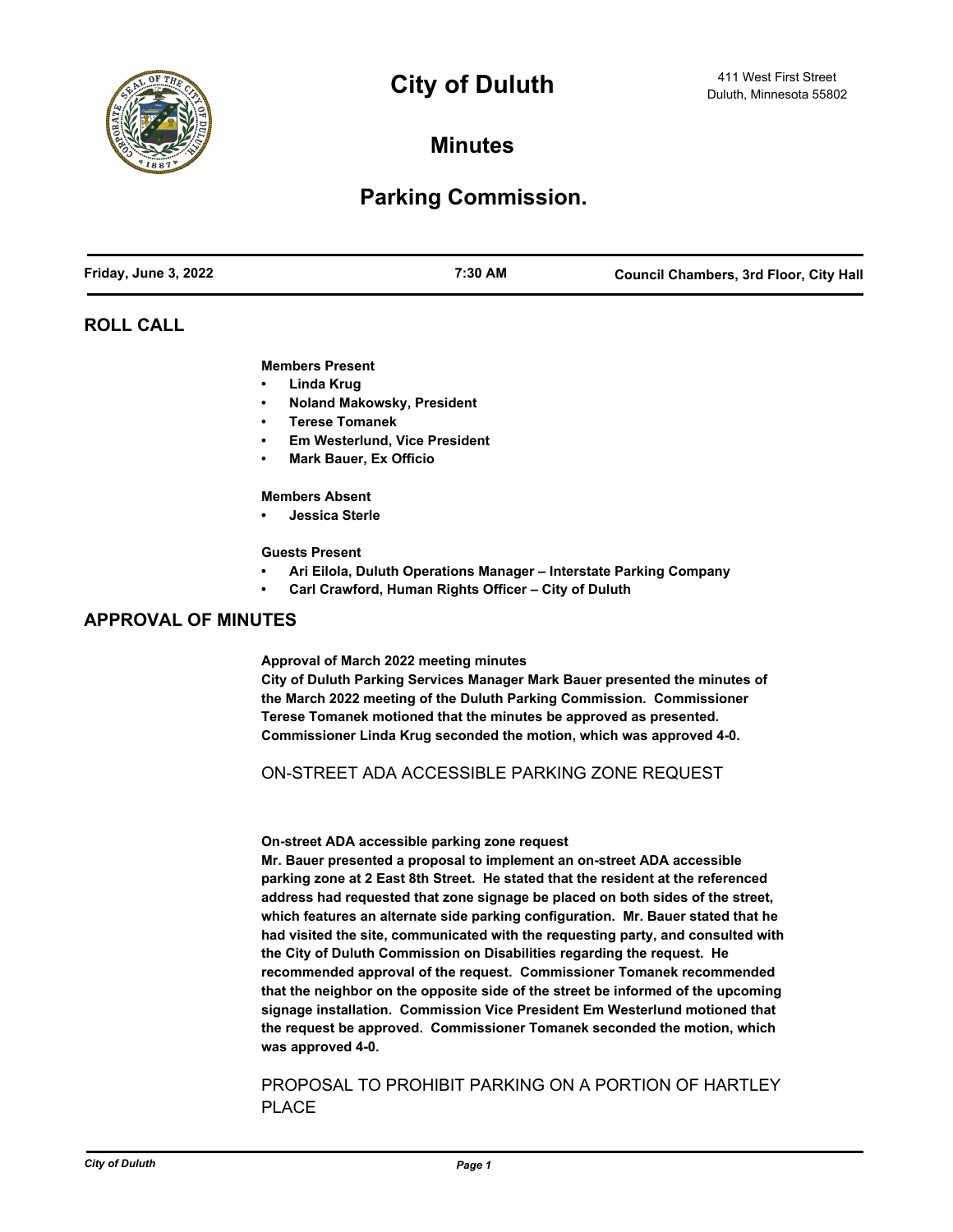**Proposal to prohibit parking on a portion of Hartley Place Mr. Bauer presented a proposal to prohibit parking throughout the cul de sac at the terminus of Hartley Place. He stated that the request had been generated by a resident on the cul de sac, who stated that he and his neighbors were concerned that the conversion of a nearby house to multi-tenant housing would result in vehicles parking in the area and thereby constrict street width. Mr. Bauer stated that he had consulted with the City's streets maintenance team and that both he and streets maintenance were in agreement that the area should have featured a parking prohibition since the time of construction in order to accommodate the turn radii of snowplows and other vehicles. Both parties agreed to the need for a parking prohibition in the area. Mr. Bauer stated that the requesting party had gather the support of seven total residents on the cul de sac for the proposal, and he added that there appeared to be adequate off-street parking in the area to reasonably support the needs of the residents. Commissioner Tomanek recommended that letters be mailed to all potentially affected residents in cases such as this informing them of the changes. Commissioner Westerlund motioned that the proposal be approved. Commissioner Tomanek seconded the motion, which was approved 4-0.**

## PROPOSAL TO ESTABLISH A 15' PARKING SETBACK FROM AN ALLEY ON NORTH 19TH AVENUE WEST

**Proposal to implement a 15' parking setback from an alley on 19th Avenue West Mr. Bauer presented a proposal to implement a parking setback from the edge of the alley on the east side of 19th Avenue West between Superior Street and 1st Street from the edge of the alley to a point 15' to the south. He stated that the request had been generated by the owner of Arrowhead Supply, Inc., who had stated that large delivery trucks had been experiencing difficulty safely navigating the right turn into the alley. Mr. Bauer stated that he had consulted with the City's Senior Traffic Engineer, who had indicated support for the proposal. Commissioner Krug motioned that the proposal be approved. Commissioner Tomanek seconded the motion, which was approved 4-0.**

## **OFF-STREET PARKING UPDATE**

#### **Off-street parking update**

**Interstate Parking Company Duluth Operations Manager Ari Eilola provided an update on off-street parking operations. He stated that Canal Park's parking enforcement season had begun and that deep-cleaning in the City-owned downtown parking structures had begun. Mr. Bauer added that the cleaning and several other measures related to cleanliness and security were in progress in response to public concerns. Mr. Eilola provided an update on parking occupancy in the facilities, stating that Medical District Ramp occupancy was very strong while that at Hart District Ramp was not as high as hoped, primarily because the adjoining Fond Du Luth Casino had not yet fully reopened to the public 24/7.**

## **ON-STREET PARKING UPDATE**

**On-street parking update Mr. Bauer stated that there were no significant on-street parking updates.**